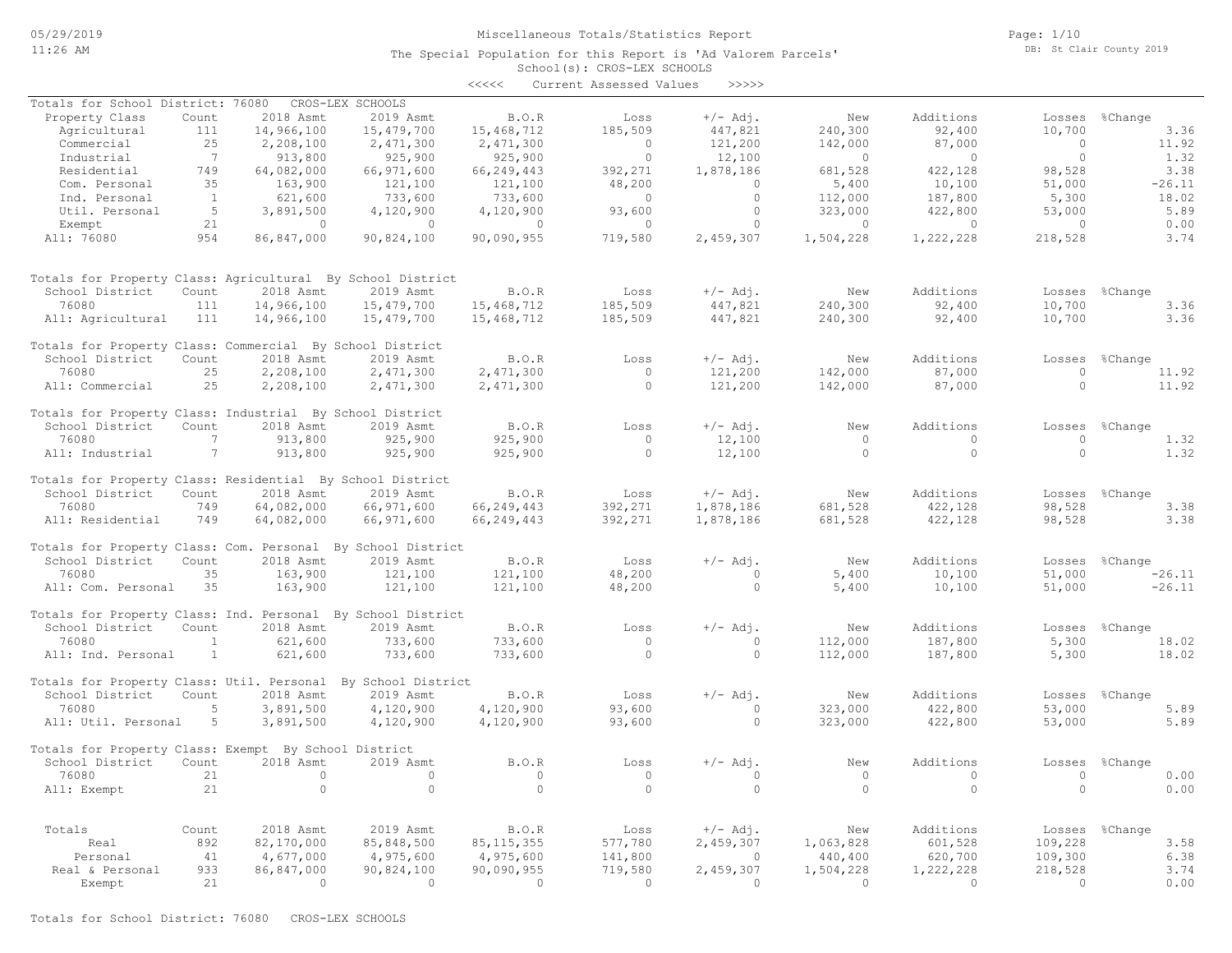| くくくくく | S.E.V., Taxable and Capped Values |  |  |  | >>>>> |
|-------|-----------------------------------|--|--|--|-------|
|-------|-----------------------------------|--|--|--|-------|

|                                                             |                              |            |                               |                | $5.2.77$ $10.0000$ |            |                |              |            |              |
|-------------------------------------------------------------|------------------------------|------------|-------------------------------|----------------|--------------------|------------|----------------|--------------|------------|--------------|
| Property Class                                              | Count                        | 2018 SEV   | Fin SEV                       | 2019 SEV       | 2018 Tax           | Fin Tax    | 2019 Tax       | BOR Tax      | 2019 Cap   | 2019 MCAP    |
| Agricultural                                                | 111                          | 14,966,100 | 14,966,100                    | 15,468,712     | 7,696,471          | 7,607,279  | 7,875,774      | 7,869,503    | 7,877,516  | 7,871,245    |
| Commercial                                                  | 25                           | 2,208,100  | 2,208,100                     | 2,471,300      | 1,566,260          | 1,566,260  | 1,724,860      | 1,724,860    | 1,733,642  | 1,733,642    |
| Industrial                                                  | $7\phantom{.0}\phantom{.0}7$ | 913,800    | 913,800                       | 925,900        | 835,453            | 835, 453   | 823,257        | 823,257      | 855,500    | 855,500      |
| Residential                                                 | 749                          | 64,082,000 | 63,994,500                    | 66,249,443     | 49,802,363         | 49,669,643 | 52,561,077     | 51,940,565   | 51,813,812 | 51, 273, 551 |
| Com. Personal                                               | 35                           | 163,900    | 158,900                       | 121,100        | 163,900            | 158,900    | 121,100        | 121,100      | 121,100    | 121,100      |
| Ind. Personal                                               | $\mathbf{1}$                 | 621,600    | 621,600                       | 733,600        | 621,600            | 621,600    | 733,600        | 733,600      | 733,600    | 733,600      |
| Util. Personal                                              | 5                            | 3,891,500  | 3,891,500                     | 4,120,900      | 3,891,500          | 3,891,500  | 4,120,900      | 4,120,900    | 4,120,900  | 4,120,900    |
| Exempt                                                      | 21                           | $\circ$    | $\circ$                       | $\circ$        | $\circ$            | $\circ$    | $\overline{0}$ | $\circ$      | $\circ$    | $\circ$      |
| All: 76080                                                  | 954                          | 86,847,000 | 86,754,500                    | 90,090,955     | 64, 577, 547       | 64,350,635 | 67,960,568     | 67, 333, 785 | 67,256,070 | 66,709,538   |
| Totals for Property Class: Agricultural By School District  |                              |            |                               |                |                    |            |                |              |            |              |
| School District                                             | Count                        | 2018 SEV   | Fin SEV                       | 2019 SEV       | 2018 Tax           | Fin Tax    | 2019 Tax       | BOR Tax      | 2019 Cap   | 2019 MCAP    |
| 76080                                                       | 111                          | 14,966,100 | 14,966,100                    | 15,468,712     | 7,696,471          | 7,607,279  | 7,875,774      | 7,869,503    | 7,877,516  | 7,871,245    |
| All: Agricultural                                           | 111                          | 14,966,100 | 14,966,100                    | 15,468,712     | 7,696,471          | 7,607,279  | 7,875,774      | 7,869,503    | 7,877,516  | 7,871,245    |
|                                                             |                              |            |                               |                |                    |            |                |              |            |              |
| Totals for Property Class: Commercial By School District    |                              |            |                               |                |                    |            |                |              |            |              |
| School District                                             | Count                        | 2018 SEV   | Fin SEV                       | 2019 SEV       | 2018 Tax           | Fin Tax    | 2019 Tax       | BOR Tax      | 2019 Cap   | 2019 MCAP    |
| 76080                                                       | 25                           | 2,208,100  | 2,208,100                     | 2,471,300      | 1,566,260          | 1,566,260  | 1,724,860      | 1,724,860    | 1,733,642  | 1,733,642    |
| All: Commercial                                             | 25                           | 2,208,100  | 2,208,100                     | 2,471,300      | 1,566,260          | 1,566,260  | 1,724,860      | 1,724,860    | 1,733,642  | 1,733,642    |
|                                                             |                              |            |                               |                |                    |            |                |              |            |              |
| Totals for Property Class: Industrial By School District    |                              |            |                               |                |                    |            |                |              |            |              |
| School District                                             | Count                        | 2018 SEV   | Fin SEV                       | 2019 SEV       | 2018 Tax           | Fin Tax    | 2019 Tax       | BOR Tax      | 2019 Cap   | 2019 MCAP    |
| 76080                                                       | 7                            | 913,800    | 913,800                       | 925,900        | 835,453            | 835,453    | 823,257        | 823,257      | 855,500    | 855,500      |
| All: Industrial                                             | $7\phantom{.0}$              | 913,800    | 913,800                       | 925,900        | 835,453            | 835,453    | 823,257        | 823,257      | 855,500    | 855,500      |
|                                                             |                              |            |                               |                |                    |            |                |              |            |              |
| Totals for Property Class: Residential By School District   |                              |            |                               |                |                    |            |                |              |            |              |
| School District                                             | Count                        | 2018 SEV   | Fin SEV                       | 2019 SEV       | 2018 Tax           | Fin Tax    | 2019 Tax       | BOR Tax      | 2019 Cap   | 2019 MCAP    |
| 76080                                                       | 749                          | 64,082,000 | 63,994,500                    | 66,249,443     | 49,802,363         | 49,669,643 | 52,561,077     | 51,940,565   | 51,813,812 | 51, 273, 551 |
| All: Residential                                            | 749                          | 64,082,000 | 63,994,500                    | 66,249,443     | 49,802,363         | 49,669,643 | 52,561,077     | 51,940,565   | 51,813,812 | 51, 273, 551 |
| Totals for Property Class: Com. Personal By School District |                              |            |                               |                |                    |            |                |              |            |              |
| School District                                             | Count                        | 2018 SEV   | Fin SEV                       | 2019 SEV       | 2018 Tax           | Fin Tax    | 2019 Tax       | BOR Tax      | 2019 Cap   | 2019 MCAP    |
| 76080                                                       | 35                           | 163,900    | 158,900                       | 121,100        | 163,900            | 158,900    | 121,100        | 121,100      | 121,100    | 121,100      |
| All: Com. Personal                                          | 35                           | 163,900    | 158,900                       | 121,100        | 163,900            | 158,900    | 121,100        | 121,100      | 121,100    | 121,100      |
|                                                             |                              |            |                               |                |                    |            |                |              |            |              |
| Totals for Property Class: Ind. Personal By School District |                              |            |                               |                |                    |            |                |              |            |              |
| School District                                             | Count                        | 2018 SEV   | Fin SEV                       | 2019 SEV       | 2018 Tax           | Fin Tax    | 2019 Tax       | BOR Tax      | 2019 Cap   | 2019 MCAP    |
| 76080                                                       | $\mathbf{1}$                 | 621,600    | 621,600                       | 733,600        | 621,600            | 621,600    | 733,600        | 733,600      | 733,600    | 733,600      |
| All: Ind. Personal                                          | 1                            | 621,600    | 621,600                       | 733,600        | 621,600            | 621,600    | 733,600        | 733,600      | 733,600    | 733,600      |
|                                                             |                              |            |                               |                |                    |            |                |              |            |              |
| Totals for Property Class: Util. Personal                   | Count                        | 2018 SEV   | By School District<br>Fin SEV | 2019 SEV       | 2018 Tax           |            | 2019 Tax       | BOR Tax      |            | 2019 MCAP    |
| School District                                             |                              |            |                               |                |                    | Fin Tax    |                |              | 2019 Cap   |              |
| 76080                                                       | 5                            | 3,891,500  | 3,891,500                     | 4,120,900      | 3,891,500          | 3,891,500  | 4,120,900      | 4,120,900    | 4,120,900  | 4,120,900    |
| All: Util. Personal                                         | 5                            | 3,891,500  | 3,891,500                     | 4,120,900      | 3,891,500          | 3,891,500  | 4,120,900      | 4,120,900    | 4,120,900  | 4,120,900    |
| Totals for Property Class: Exempt By School District        |                              |            |                               |                |                    |            |                |              |            |              |
| School District                                             | Count                        | 2018 SEV   | Fin SEV                       | 2019 SEV       | 2018 Tax           | Fin Tax    | 2019 Tax       | BOR Tax      | 2019 Cap   | 2019 MCAP    |
| 76080                                                       | 21                           | $\circ$    | $\circ$                       | $\circ$        | $\circ$            | $\circ$    | $\circ$        | $\circ$      | $\circ$    | $\circ$      |
| All: Exempt                                                 | 21                           | $\circ$    | $\circ$                       | $\circ$        | $\circ$            | $\circ$    | $\circ$        | $\circ$      | $\Omega$   | $\circ$      |
|                                                             |                              |            |                               |                |                    |            |                |              |            |              |
|                                                             |                              |            |                               |                |                    |            |                |              |            |              |
| Totals                                                      | Count                        | 2018 SEV   | Fin SEV                       | 2019 SEV       | 2018 Tax           | Fin Tax    | 2019 Tax       | BOR Tax      | 2019 Cap   | 2019 MCAP    |
| Real                                                        | 892                          | 82,170,000 | 82,082,500                    | 85, 115, 355   | 59,900,547         | 59,678,635 | 62,984,968     | 62, 358, 185 | 62,280,470 | 61,733,938   |
| Personal                                                    | 41                           | 4,677,000  | 4,672,000                     | 4,975,600      | 4,677,000          | 4,672,000  | 4,975,600      | 4,975,600    | 4,975,600  | 4,975,600    |
| Real & Personal                                             | 933                          | 86,847,000 | 86,754,500                    | 90,090,955     | 64, 577, 547       | 64,350,635 | 67,960,568     | 67, 333, 785 | 67,256,070 | 66,709,538   |
| Exempt                                                      | 21                           | $\Omega$   | $\bigcirc$                    | $\overline{0}$ | $\bigcirc$         | $\Omega$   | $\overline{0}$ | $\bigcirc$   | $\bigcirc$ | $\Omega$     |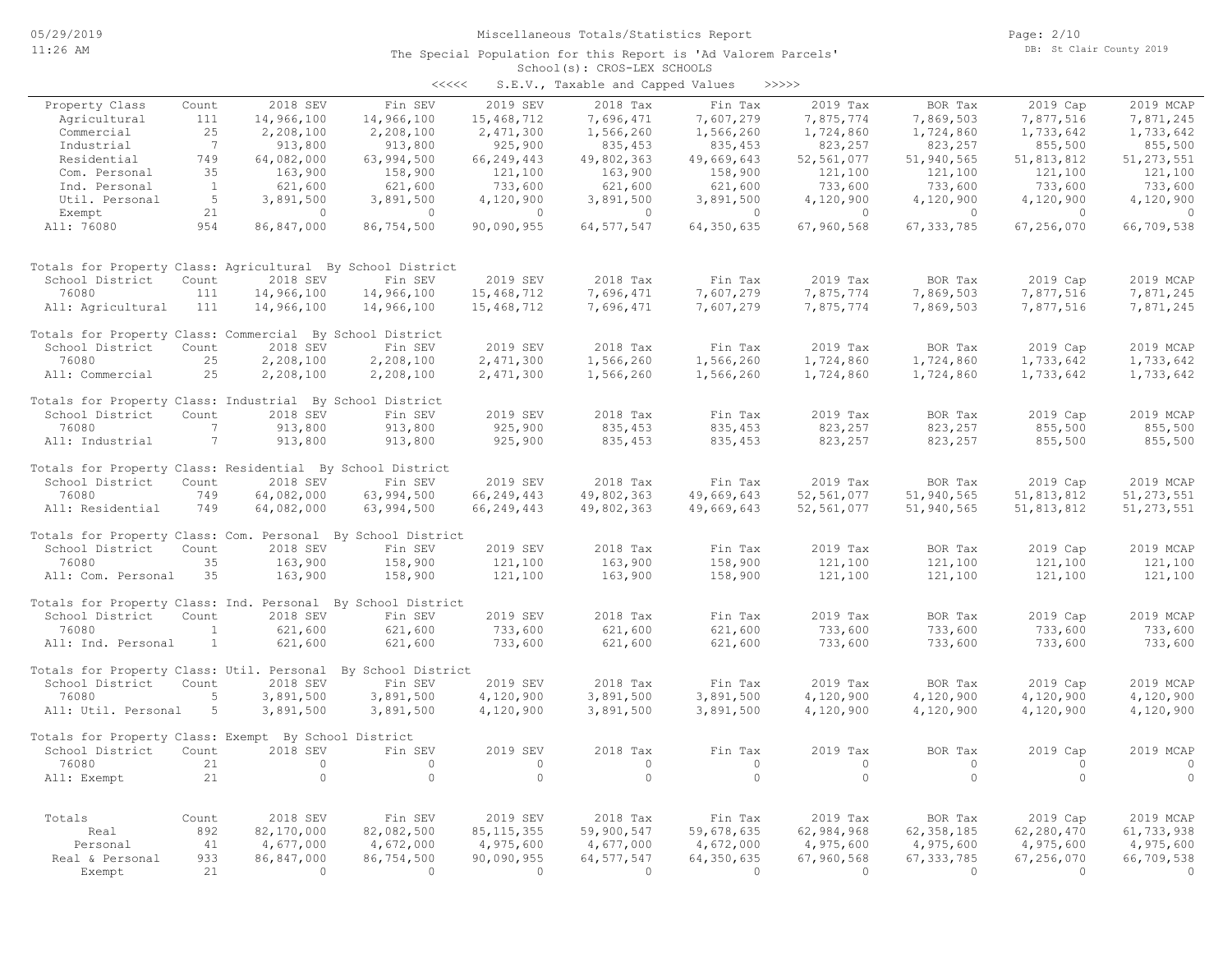The Special Population for this Report is 'Ad Valorem Parcels'

Page: 3/10 DB: St Clair County 2019

#### School(s): CROS-LEX SCHOOLS <<<<< PRE/MBT Percentage Times S.E.V. >>>>>

| Totals for School District: 76080                            |                |                | CROS-LEX SCHOOLS   |                |                |                |                |                |            |
|--------------------------------------------------------------|----------------|----------------|--------------------|----------------|----------------|----------------|----------------|----------------|------------|
| Property Class                                               | Count          | 2018 ORIG      | 2018 ORIG          | Final PRE      | Final          | W/O Winter     | W/O Winter     | 2019 ORIG      | 2019 ORIG  |
|                                                              |                | PRE            | Non-PRE            |                | Non-PRE        | PRE            | Non-PRE        | PRE            | Non-PRE    |
| Agricultural                                                 | 108            | 14,405,033     | 561,067            | 14,405,033     | 561,067        | 14,405,033     | 561,067        | 14,881,913     | 586,799    |
| Commercial                                                   | $\overline{1}$ | 24,435         | 2,183,665          | 24,435         | 2,183,665      | 24,435         | 2,183,665      | 28,935         | 2,442,365  |
| Industrial                                                   | $\overline{0}$ | $\sim$ 0       | 913,800            | $\sim$ 0       | 913,800        | $\sim$ 0       | 913,800        | $\sim$ 0       | 925,900    |
| Residential                                                  | 526            | 49,657,794     | 14,424,206         | 50,110,094     | 13,884,406     | 49,779,594     | 14,214,906     | 52,690,190     | 13,559,253 |
| Com. Personal                                                | 35             | 163,900        | $\overline{0}$     | 158,900        | $\overline{0}$ | 158,900        | $\circ$        | 121,100        | $\circ$    |
| Ind. Personal                                                | $\overline{1}$ | 621,600        | $\circ$            | 621,600        | $\overline{0}$ | 621,600        | $\circ$        | 733,600        | $\circ$    |
| Util. Personal                                               | $\overline{0}$ | $\sim$ 0       | 3,891,500          | $\overline{0}$ | 3,891,500      | $\overline{0}$ | 3,891,500      | $\overline{0}$ | 4,120,900  |
| Exempt                                                       | 1              | $\circ$        | $\circ$            | $\overline{0}$ | $\sim$ 0       | $\circ$        | $\overline{0}$ | $\circ$        | $\circ$    |
| All: 76080                                                   | 672            | 64,872,762     | 21,974,238         | 65,320,062     | 21, 434, 438   | 64,989,562     | 21,764,938     | 68, 455, 738   | 21,635,217 |
| Totals for Property Class: Agricultural By School District   |                |                |                    |                |                |                |                |                |            |
| School District                                              | Count          | 2018 ORIG      | 2018 ORIG          | Final PRE      | Final          | W/O Winter     | W/O Winter     | 2019 ORIG      | 2019 ORIG  |
|                                                              |                | PRE            | Non-PRE            |                | Non-PRE        | PRE            | Non-PRE        | PRE            | Non-PRE    |
| 76080                                                        | 108            | 14,405,033     |                    | 14,405,033     | 561,067        | 14,405,033     | 561,067        | 14,881,913     | 586,799    |
| All: Agricultural 108                                        |                | 14,405,033     | 561,067<br>561,067 | 14,405,033     | 561,067        | 14,405,033     | 561,067        | 14,881,913     | 586,799    |
|                                                              |                |                |                    |                |                |                |                |                |            |
| Totals for Property Class: Commercial By School District     |                |                |                    |                |                |                |                |                |            |
| School District                                              | Count          | 2018 ORIG      | 2018 ORIG          | Final PRE      | Final          | W/O Winter     | W/O Winter     | 2019 ORIG      | 2019 ORIG  |
|                                                              |                | PRE            | Non-PRE            |                | Non-PRE        | PRE            | Non-PRE        | PRE            | Non-PRE    |
| 76080                                                        | $\sim$ 1       | 24,435         | 2,183,665          | 24,435         | 2,183,665      | 24,435         | 2,183,665      | 28,935         | 2,442,365  |
| All: Commercial                                              | $\frac{1}{2}$  | 24,435         | 2,183,665          | 24,435         | 2,183,665      | 24,435         | 2,183,665      | 28,935         | 2,442,365  |
|                                                              |                |                |                    |                |                |                |                |                |            |
| Totals for Property Class: Industrial By School District     |                |                |                    |                |                |                |                |                |            |
| School District                                              | Count          | 2018 ORIG      | 2018 ORIG          | Final PRE      | Final          | W/O Winter     | W/O Winter     | 2019 ORIG      | 2019 ORIG  |
|                                                              |                | PRE            | Non-PRE            |                | Non-PRE        | PRE            | Non-PRE        | PRE            | Non-PRE    |
| 76080                                                        | $\circ$        | $\overline{0}$ | 913,800            | $\circ$        | 913,800        | $\overline{0}$ | 913,800        | $\overline{0}$ | 925,900    |
| All: Industrial                                              | $\overline{0}$ | $\overline{0}$ | 913,800            | $\circ$        | 913,800        | $\circ$        | 913,800        | $\circ$        | 925,900    |
|                                                              |                |                |                    |                |                |                |                |                |            |
| Totals for Property Class: Residential By School District    |                |                |                    |                |                |                |                |                |            |
| School District                                              | Count          | 2018 ORIG      | 2018 ORIG          | Final PRE      | Final          | W/O Winter     | W/O Winter     | 2019 ORIG      | 2019 ORIG  |
|                                                              |                | PRE            | Non-PRE            |                | Non-PRE        | PRE            | Non-PRE        | PRE            | Non-PRE    |
| 76080                                                        | 526            | 49,657,794     | 14,424,206         | 50,110,094     | 13,884,406     | 49,779,594     | 14,214,906     | 52,690,190     | 13,559,253 |
| All: Residential                                             | 526            | 49,657,794     | 14,424,206         | 50,110,094     | 13,884,406     | 49,779,594     | 14,214,906     | 52,690,190     | 13,559,253 |
|                                                              |                |                |                    |                |                |                |                |                |            |
| Totals for Property Class: Com. Personal By School District  |                |                |                    |                |                |                |                |                |            |
| School District Count                                        |                | 2018 ORIG      | 2018 ORIG          | Final PRE      | Final          | W/O Winter     | W/O Winter     | 2019 ORIG      | 2019 ORIG  |
|                                                              |                | PRE            | Non-PRE            |                | Non-PRE        | PRE            | Non-PRE        | PRE            | Non-PRE    |
| 76080                                                        | 35             | 163,900        | $\sim$ 0           | 158,900        | $\sim$ 0       | 158,900        | $\sim$ 0       | 121,100        | $\circ$    |
| All: Com. Personal 35                                        |                | 163,900        | $\circ$            | 158,900        | $\overline{0}$ | 158,900        | $\circ$        | 121,100        | $\circ$    |
|                                                              |                |                |                    |                |                |                |                |                |            |
| Totals for Property Class: Ind. Personal By School District  |                |                |                    |                |                |                |                |                |            |
| School District                                              | Count          | 2018 ORIG      | 2018 ORIG          | Final PRE      | Final          | W/O Winter     | W/O Winter     | 2019 ORIG      | 2019 ORIG  |
|                                                              |                | <b>PRE</b>     | Non-PRE            |                | Non-PRE        | PRE            | Non-PRE        | PRE            | Non-PRE    |
| 76080                                                        | $\mathbf{1}$   | 621,600        | $\circ$            | 621,600        | $\overline{0}$ | 621,600        | $\circ$        | 733,600        | $\circ$    |
| All: Ind. Personal                                           | $\overline{1}$ | 621,600        | $\circ$            | 621,600        | $\overline{0}$ | 621,600        | $\circ$        | 733,600        | $\Omega$   |
|                                                              |                |                |                    |                |                |                |                |                |            |
| Totals for Property Class: Util. Personal By School District |                |                |                    |                |                |                |                |                |            |
| School District                                              | Count          | 2018 ORIG      | 2018 ORIG          | Final PRE      | Final          | W/O Winter     | W/O Winter     | 2019 ORIG      | 2019 ORIG  |
|                                                              |                | PRE            | Non-PRE            |                | Non-PRE        | PRE            | Non-PRE        | PRE            | Non-PRE    |
| 76080                                                        | $\Omega$       | 0              | 3,891,500          | 0              | 3,891,500      | $\circ$        | 3,891,500      | $\circ$        | 4,120,900  |
| All: Util. Personal                                          | $\circ$        | $\circ$        | 3,891,500          | $\circ$        | 3,891,500      | $\circ$        | 3,891,500      | $\circ$        | 4,120,900  |
|                                                              |                |                |                    |                |                |                |                |                |            |
| Totals for Property Class: Exempt By School District         |                |                |                    |                |                |                |                |                |            |
| School District                                              | Count          | 2018 ORIG      | 2018 ORIG          | Final PRE      | Final          | W/O Winter     | W/O Winter     | 2019 ORIG      | 2019 ORIG  |
|                                                              |                | PRE            | Non-PRE            |                | Non-PRE        | PRE            | Non-PRE        | PRE            | Non-PRE    |
| 76080                                                        | $\mathbf 1$    | 0              | 0                  | $\circ$        | 0              | $\circ$        | $\circ$        | $\circ$        | 0          |
| All: Exempt                                                  | $\mathbf{1}$   | $\circ$        | $\circ$            | $\circ$        | $\circ$        | $\circ$        | $\circ$        | $\circ$        | $\circ$    |
|                                                              |                |                |                    |                |                |                |                |                |            |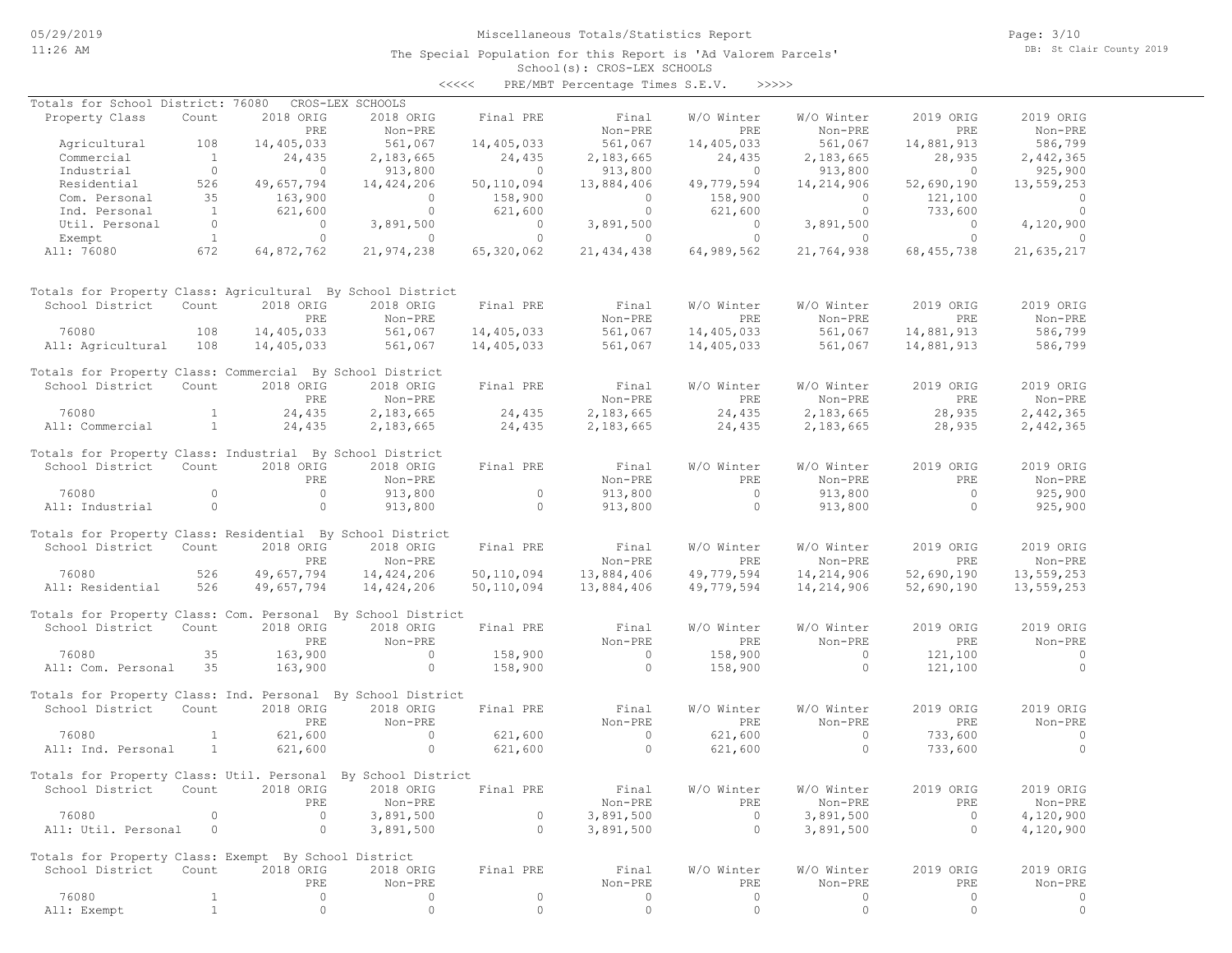The Special Population for this Report is 'Ad Valorem Parcels'

Page: 4/10 DB: St Clair County 2019

### School(s): CROS-LEX SCHOOLS

<<<<< PRE/MBT Percentage Times S.E.V. >>>>>

| Totals             | Count | 2018 ORIG<br>PRE | 2018 ORIG<br>Non-PRE | Final PRE  | Final<br>Non-PRE | W/O Winter<br>PRE | W/O Winter<br>Non-PRE | 2019 ORIG<br>PRE | 2019 ORIG<br>Non-PRE |
|--------------------|-------|------------------|----------------------|------------|------------------|-------------------|-----------------------|------------------|----------------------|
| Real               | 635   | 64,087,262       | 18,082,738           | 64,539,562 | 17,542,938       | 64,209,062        | 17,873,438            | 67,601,038       | 17,514,317           |
| Personal           | 36    | 785,500          | 3,891,500            | 780,500    | 3,891,500        | 780,500           | 3,891,500             | 854,700          | 4,120,900            |
| & Personal<br>Real | 671   | 64,872,762       | 21,974,238           | 65,320,062 | 21, 434, 438     | 64,989,562        | 21,764,938            | 68, 455, 738     | 21,635,217           |
| Exempt             |       |                  |                      |            |                  |                   |                       |                  |                      |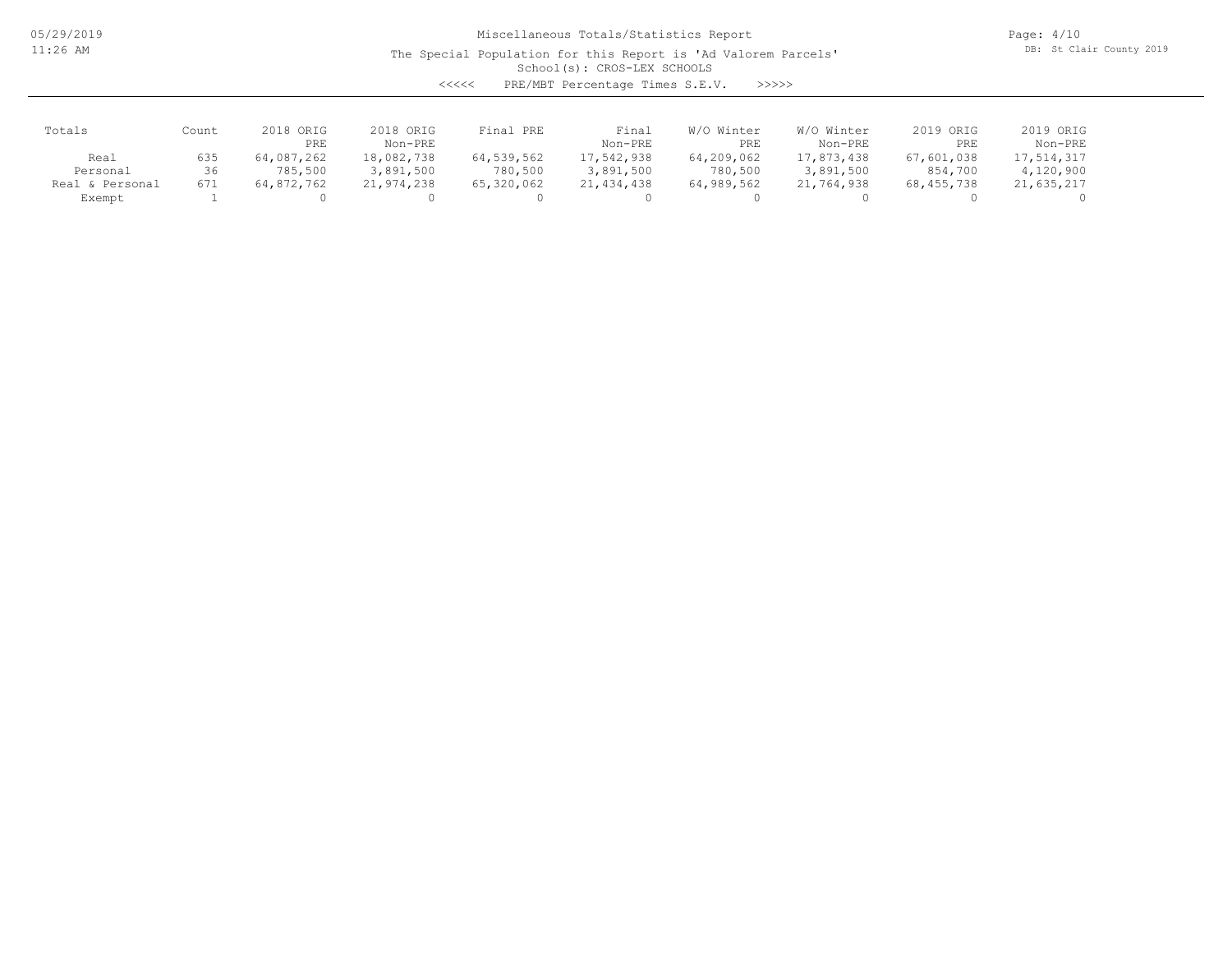The Special Population for this Report is 'Ad Valorem Parcels'

Page: 5/10 DB: St Clair County 2019

#### School(s): CROS-LEX SCHOOLS <<<<< PRE/MBT Percentage Times Taxable >>>>>

| Totals for School District: 76080                            |                |              | CROS-LEX SCHOOLS |              |                |                |                |                |                |
|--------------------------------------------------------------|----------------|--------------|------------------|--------------|----------------|----------------|----------------|----------------|----------------|
| Property Class                                               | Count          | 2018 ORIG    | 2018 ORIG        | Final PRE    | Final          | W/O Winter     | W/O Winter     | 2019 ORIG      | 2019 ORIG      |
|                                                              |                | PRE          | Non-PRE          |              | Non-PRE        | PRE            | Non-PRE        | PRE            | Non-PRE        |
| Agricultural                                                 | 108            | 7,383,781    | 312,690          | 7,294,589    | 312,690        | 7,294,589      | 312,690        | 7,549,312      | 320,191        |
| Commercial                                                   | 1              | 24,435       | 1,541,825        | 24,435       | 1,541,825      | 24,435         | 1,541,825      | 25,021         | 1,699,839      |
| Industrial                                                   | $\overline{0}$ | $\bigcirc$   | 835,453          | $\bigcirc$   | 835,453        | $\overline{0}$ | 835,453        | $\overline{0}$ | 823,257        |
| Residential                                                  | 526            | 38,940,054   | 10,862,309       | 39, 271, 581 | 10,398,062     | 38,999,024     | 10,670,619     | 41,259,904     | 10,680,661     |
| Com. Personal                                                | 35             | 163,900      | $\circ$          | 158,900      | $\overline{0}$ | 158,900        | $\circ$        | 121,100        | $\overline{0}$ |
| Ind. Personal                                                | $\overline{1}$ | 621,600      | $\overline{0}$   | 621,600      | $\overline{0}$ | 621,600        | $\overline{0}$ | 733,600        | $\overline{0}$ |
| Util. Personal                                               | $\overline{0}$ | $\circ$      | 3,891,500        | $\circ$      | 3,891,500      | $\overline{0}$ | 3,891,500      | $\overline{0}$ | 4,120,900      |
| Exempt                                                       | 1              | $\circ$      | $\circ$          | $\circ$      | $\overline{0}$ | $\circ$        | $\overline{0}$ | $\circ$        | $\overline{0}$ |
| All: 76080                                                   | 672            | 47, 133, 770 | 17,443,777       | 47,371,105   | 16,979,530     | 47,098,548     | 17,252,087     | 49,688,937     | 17,644,848     |
| Totals for Property Class: Agricultural By School District   |                |              |                  |              |                |                |                |                |                |
| School District                                              | Count          | 2018 ORIG    | 2018 ORIG        | Final PRE    | Final          | W/O Winter     | W/O Winter     | 2019 ORIG      | 2019 ORIG      |
|                                                              |                | PRE          | Non-PRE          |              | Non-PRE        | PRE            | Non-PRE        | PRE            | Non-PRE        |
| 76080                                                        | 108            | 7,383,781    | 312,690          | 7,294,589    | 312,690        | 7,294,589      | 312,690        | 7,549,312      | 320,191        |
| All: Agricultural                                            | 108            | 7,383,781    | 312,690          | 7,294,589    | 312,690        | 7,294,589      | 312,690        | 7,549,312      | 320,191        |
| Totals for Property Class: Commercial By School District     |                |              |                  |              |                |                |                |                |                |
| School District                                              | Count          | 2018 ORIG    | 2018 ORIG        | Final PRE    | Final          | W/O Winter     | W/O Winter     | 2019 ORIG      | 2019 ORIG      |
|                                                              |                | PRE          | Non-PRE          |              | Non-PRE        | PRE            | Non-PRE        | PRE            | Non-PRE        |
| 76080                                                        | $\mathbf{1}$   | 24,435       | 1,541,825        | 24,435       | 1,541,825      | 24,435         | 1,541,825      | 25,021         | 1,699,839      |
| All: Commercial                                              | 1              | 24,435       | 1,541,825        | 24,435       | 1,541,825      | 24,435         | 1,541,825      | 25,021         | 1,699,839      |
| Totals for Property Class: Industrial By School District     |                |              |                  |              |                |                |                |                |                |
| School District                                              | Count          | 2018 ORIG    | 2018 ORIG        | Final PRE    | Final          | W/O Winter     | W/O Winter     | 2019 ORIG      | 2019 ORIG      |
|                                                              |                | PRE          | Non-PRE          |              | Non-PRE        | PRE            | Non-PRE        | PRE            | Non-PRE        |
| 76080                                                        | $\circ$        | $\circ$      | 835,453          | $\circ$      | 835,453        | $\overline{0}$ | 835,453        | $\circ$        | 823,257        |
| All: Industrial                                              | $\circ$        | $\circ$      | 835,453          | $\circ$      | 835,453        | $\circ$        | 835, 453       | $\Omega$       | 823,257        |
| Totals for Property Class: Residential By School District    |                |              |                  |              |                |                |                |                |                |
| School District                                              | Count          | 2018 ORIG    | 2018 ORIG        | Final PRE    | Final          | W/O Winter     | W/O Winter     | 2019 ORIG      | 2019 ORIG      |
|                                                              |                | PRE          | Non-PRE          |              | Non-PRE        | PRE            | Non-PRE        | PRE            | Non-PRE        |
| 76080                                                        | 526            | 38,940,054   | 10,862,309       | 39,271,581   | 10,398,062     | 38,999,024     | 10,670,619     | 41,259,904     | 10,680,661     |
| All: Residential                                             | 526            | 38,940,054   | 10,862,309       | 39,271,581   | 10,398,062     | 38,999,024     | 10,670,619     | 41,259,904     | 10,680,661     |
| Totals for Property Class: Com. Personal By School District  |                |              |                  |              |                |                |                |                |                |
| School District                                              | Count          | 2018 ORIG    | 2018 ORIG        | Final PRE    | Final          | W/O Winter     | W/O Winter     | 2019 ORIG      | 2019 ORIG      |
|                                                              |                | PRE          | Non-PRE          |              | Non-PRE        | PRE            | Non-PRE        | PRE            | $Non-PRE$      |
| 76080                                                        | 35             | 163,900      | $\circ$          | 158,900      | $\sim$ 0       | 158,900        | $\Omega$       | 121,100        | $\sim$ 0       |
| All: Com. Personal 35                                        |                | 163,900      | $\circ$          | 158,900      | $\overline{0}$ | 158,900        | $\circ$        | 121,100        | $\circ$        |
|                                                              |                |              |                  |              |                |                |                |                |                |
| Totals for Property Class: Ind. Personal By School District  |                |              |                  |              |                |                |                |                |                |
| School District                                              | Count          | 2018 ORIG    | 2018 ORIG        | Final PRE    | Final          | W/O Winter     | W/O Winter     | 2019 ORIG      | 2019 ORIG      |
|                                                              |                | PRE          | Non-PRE          |              | Non-PRE        | PRE            | Non-PRE        | PRE            | Non-PRE        |
| 76080                                                        | $\mathbf{1}$   | 621,600      | $\circ$          | 621,600      | $\overline{0}$ | 621,600        | $\circ$        | 733,600        | $\overline{0}$ |
| All: Ind. Personal                                           | $\mathbf{1}$   | 621,600      | $\circ$          | 621,600      | $\overline{0}$ | 621,600        | $\Omega$       | 733,600        | $\Omega$       |
| Totals for Property Class: Util. Personal By School District |                |              |                  |              |                |                |                |                |                |
| School District Count 2018 ORIG 2018 ORIG Final PRE          |                |              |                  |              | Final          | W/O Winter     | W/O Winter     | 2019 ORIG      | 2019 ORIG      |
|                                                              |                | PRE          | Non-PRE          |              | Non-PRE        | PRE            | Non-PRE        | PRE            | Non-PRE        |
| 76080                                                        | 0              | $\circ$      | 3,891,500        | $\circ$      | 3,891,500      | $\circ$        | 3,891,500      | $\circ$        | 4,120,900      |
| All: Util. Personal                                          | $\circ$        | $\circ$      | 3,891,500        | $\circ$      | 3,891,500      | $\circ$        | 3,891,500      | $\circ$        | 4,120,900      |
| Totals for Property Class: Exempt By School District         |                |              |                  |              |                |                |                |                |                |
| School District                                              | Count          | 2018 ORIG    | 2018 ORIG        | Final PRE    | Final          | W/O Winter     | W/O Winter     | 2019 ORIG      | 2019 ORIG      |
|                                                              |                | PRE          | Non-PRE          |              | Non-PRE        | PRE            | Non-PRE        | PRE            | Non-PRE        |
| 76080                                                        | $\mathbf{1}$   | $\circ$      | 0                | $\circ$      | 0              | $\circ$        | 0              | 0              | 0              |
| All: Exempt                                                  | $\mathbf{1}$   | $\circ$      | 0                | $\circ$      | $\circ$        | $\circ$        | $\circ$        | $\circ$        | $\circ$        |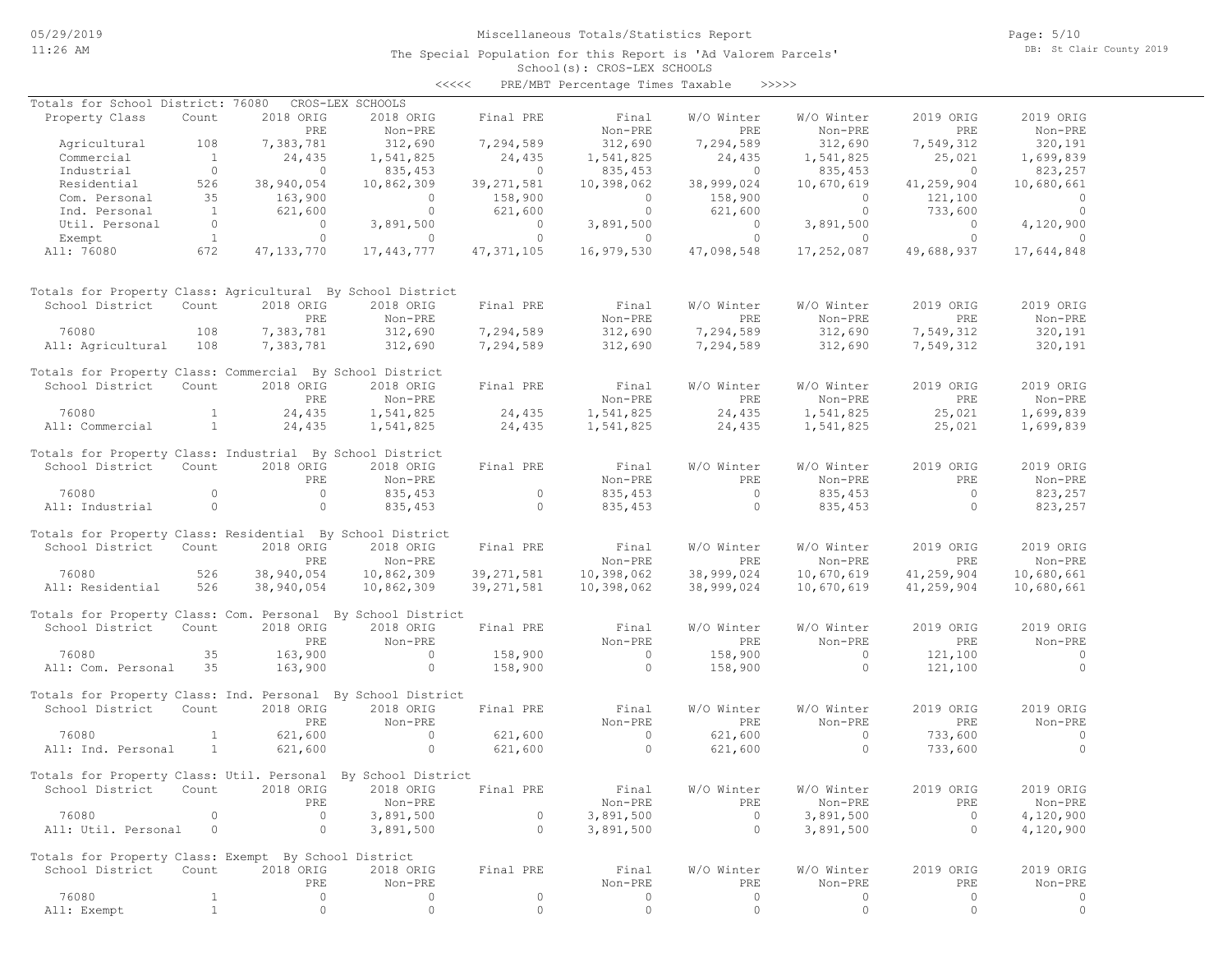The Special Population for this Report is 'Ad Valorem Parcels'

Page: 6/10 DB: St Clair County 2019

### School(s): CROS-LEX SCHOOLS

<<<<< PRE/MBT Percentage Times Taxable >>>>>

| Totals               | Count | 2018 ORIG<br>PRE | 2018 ORIG<br>Non-PRE | Final PRE    | Final<br>Non-PRE | W/O Winter<br>PRE | W/O Winter<br>Non-PRE | 2019 ORIG<br>PRE | 2019 ORIG<br>Non-PRE |
|----------------------|-------|------------------|----------------------|--------------|------------------|-------------------|-----------------------|------------------|----------------------|
| Real                 | 635   | 46,348,270       | 13,552,277           | 46,590,605   | 13,088,030       | 46,318,048        | 13,360,587            | 48,834,237       | 13,523,948           |
| Personal             | 36    | 785,500          | 3,891,500            | 780,500      | 3,891,500        | 780,500           | 3,891,500             | 854,700          | 4,120,900            |
| . & Personal<br>Real | 671   | 47,133,770       | 17,443,777           | 47, 371, 105 | 16,979,530       | 47,098,548        | 17,252,087            | 49,688,937       | 17,644,848           |
| Exempt               |       |                  |                      |              |                  |                   |                       |                  |                      |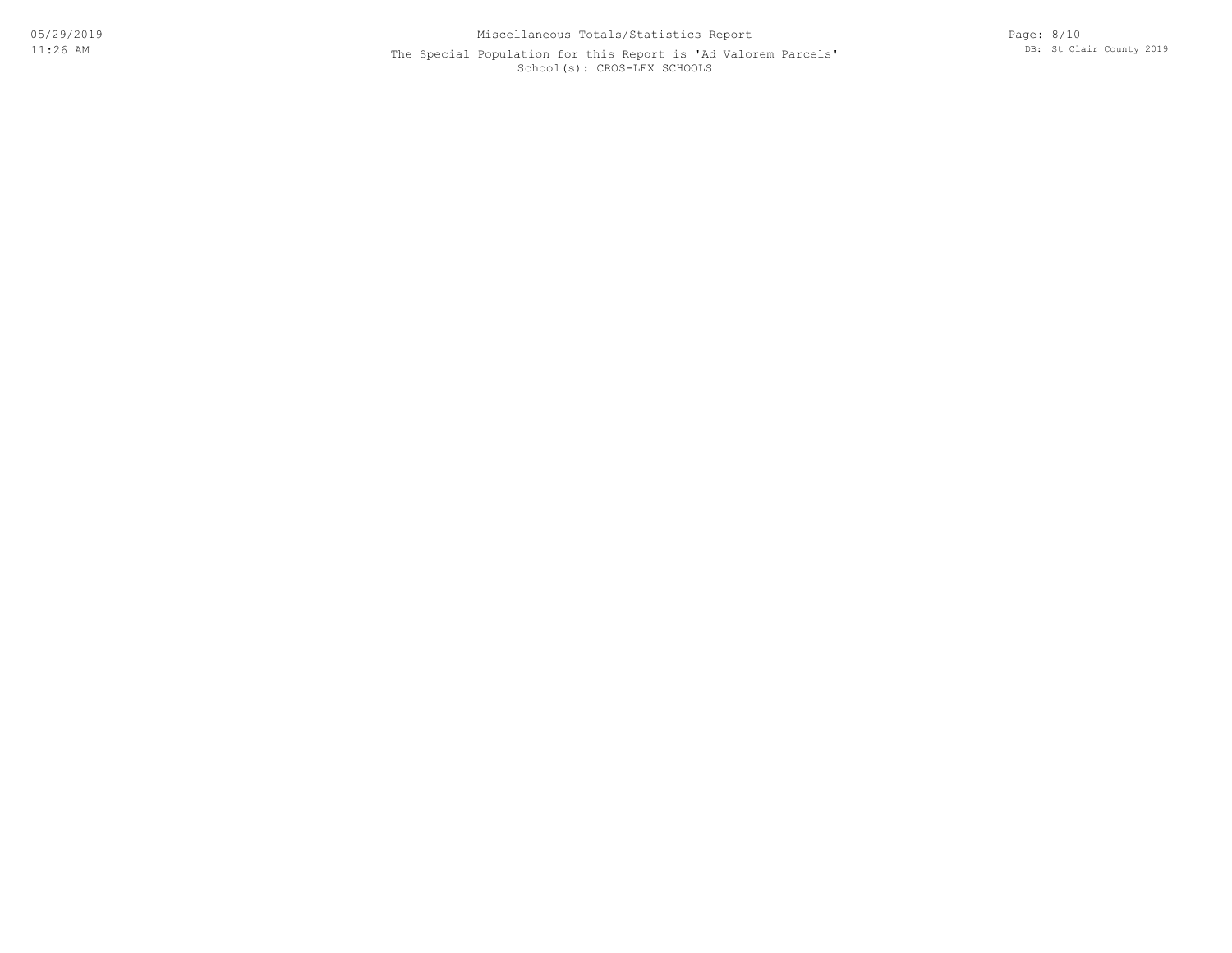Page: 9/10 DB: St Clair County 2019

<<<<< Top 20 Statistics >>>>>

| ***** Top 20 S.E.V.s<br>*****                 |                                                                 |          |                      |
|-----------------------------------------------|-----------------------------------------------------------------|----------|----------------------|
| 21-999-0023-000                               | INTERNATIONAL TRANSMISSION CO                                   | \$       | 1,871,900            |
| 21-999-0005-000                               | DTE ELECTRIC COMPANY                                            | \$       | 1,179,700            |
| 11-999-0008-000                               | DTE ELECTRIC COMPANY                                            | \$       | 925,900              |
| 11-190-0020-000                               | SCHALLER DIANE M<br>TRUST                                       | \$       | 841,900              |
| 11-190-0037-001                               | BHESANIA ZUBIN/LINDA                                            | \$<br>\$ | 833,500              |
| 21-999-0008-000<br>$11 - 760 - 0051 - 000$    | AMC-MID MICHIGAN MATERIALS<br>POSTILL DAVID P H/W, POSTILL LAUR | \$       | 733,600<br>729,000   |
| 11-760-0050-000                               | FOX, ROBERT E                                                   | \$       | 686,300              |
| 11-190-0030-000                               | LUPO SANDRA<br>TRUST                                            | \$       | 549,700              |
| 21-011-4001-000                               | JBH FARMS LLC                                                   | \$       | 542,200              |
| $21 - 004 - 4001 - 000$                       | MC KEAND SCOTT J                                                | \$       | 512,100              |
| 11-190-0035-000                               | WOOD WILLIAM J, WOOD MAXINE                                     |          | 511,700              |
| 11-190-0050-000                               | BRETTSCHNEIDER FRANK/CHERYL                                     | \$\$\$   | 431,700              |
| 11-190-0023-000                               | VITALE<br>TRUST                                                 |          | 428,700              |
| 11-190-0028-000                               | BARIBEAU DOUG/MARY KAY                                          |          | 426,700              |
| 11-190-0046-000                               | STAPLETON<br>TRUST                                              | \$       | 419,900              |
| 11-190-0016-000                               | VAITIEKAITIS ARUNAS/ALDONA                                      | \$       | 405,400              |
| 21-008-1001-001                               | AMC MID MICHIGAN MATERIALS LLC                                  | \$       | 392,400              |
| 21-014-3001-000                               | PETERS BROTHERS LLC                                             | \$       | 374,400              |
| 11-320-0015-000                               | BRUNEEL<br>TRUST                                                | Ś        | 370,400              |
|                                               |                                                                 |          |                      |
|                                               |                                                                 |          |                      |
| ***** Top 20 Taxable Values *****             |                                                                 |          |                      |
| 21-999-0023-000                               | INTERNATIONAL TRANSMISSION CO                                   | \$       | 1,871,900            |
| 21-999-0005-000<br>$11 - 999 - 0008 - 000$    | DTE ELECTRIC COMPANY                                            | \$       | 1,179,700<br>925,900 |
| $21 - 999 - 0008 - 000$                       | DTE ELECTRIC COMPANY                                            | \$<br>\$ | 733,600              |
| 11-190-0037-001                               | AMC-MID MICHIGAN MATERIALS<br>BHESANIA ZUBIN/LINDA              | \$       | 633,257              |
| 11-190-0020-000                               | SCHALLER DIANE M TRUST                                          | \$       | 607,918              |
| $11 - 760 - 0051 - 000$                       | POSTILL DAVID P H/W, POSTILL LAUR                               | \$       | 548,188              |
| 11-760-0050-000                               | FOX, ROBERT E                                                   | \$       | 510,838              |
| 21-011-4001-000                               | JBH FARMS LLC                                                   | \$       | 439,418              |
| 11-190-0030-000                               | LUPO SANDRA<br>TRUST                                            | \$       | 423,230              |
| 11-190-0046-000                               | STAPLETON TRUST                                                 | \$       | 419,900              |
| 21-008-1001-001                               | AMC MID MICHIGAN MATERIALS LLC                                  | \$       | 392,400              |
| 11-190-0035-000                               | WOOD WILLIAM J, WOOD MAXINE                                     | \$       | 391,592              |
| $21 - 004 - 4001 - 000$                       | MC KEAND SCOTT J                                                |          | 380,383              |
| 11-190-0028-000                               | BARIBEAU DOUG/MARY KAY                                          | \$\$\$   | 335,365              |
| 11-190-0016-000                               | VAITIEKAITIS ARUNAS/ALDONA                                      |          | 324,722              |
| 11-190-0050-000                               | BRETTSCHNEIDER FRANK/CHERYL                                     | \$       | 324,342              |
| 11-320-0015-000                               | BRUNEEL<br>TRUST                                                | \$       | 315, 313             |
| 11-760-0016-000                               | GUIZAR MICHAEL A                                                | \$       | 309,259              |
| 11-190-0047-000                               | KNAK PAPKE<br>TRUST                                             | Ś        | 308,925              |
|                                               |                                                                 |          |                      |
| Top 20 Owners by Taxable Value *****<br>***** |                                                                 |          |                      |
| DTE ELECTRIC COMPANY                          | $2,150,200$ Taxable Value in 3 Parcel(s)<br>has                 |          |                      |
| INTERNATIONAL TRANSMISSION CO                 | $1,871,900$ Taxable Value in 1 Parcel(s)<br>has                 |          |                      |
| <b>JBH FARMS LLC</b>                          | $1,024,205$ Taxable Value in 8 Parcel(s)<br>has                 |          |                      |
| PETERS BROTHERS LLC                           | 912,063 Taxable Value in 13 Parcel(s)<br>has                    |          |                      |
| AMC-MID MICHIGAN MATERIALS                    | 733,600 Taxable Value in 1 Parcel(s)<br>has                     |          |                      |
| AMC MID MICHIGAN MATERIALS LLC                | 667,426 Taxable Value in 5 Parcel(s)<br>has                     |          |                      |
| BHESANIA ZUBIN/LINDA                          | 633, 257 Taxable Value in 3 Parcel(s)<br>has                    |          |                      |
| SCHALLER DIANE M<br>TRUST                     | 607,918 Taxable Value in 1 Parcel(s)<br>has                     |          |                      |
| POSTILL DAVID P                               | 548,188 Taxable Value in 1 Parcel(s)<br>H/W, POSTILL LAUR has   |          |                      |
| FOX, ROBERT E                                 | 510,838 Taxable Value in 1 Parcel(s)<br>has                     |          |                      |
| LUPO SANDRA<br>TRUST                          | 437,533 Taxable Value in 3 Parcel(s)<br>has                     |          |                      |
| CONARD RICHARD J, CONARD ELLEN K              | 427,566 Taxable Value in 2 Parcel(s)<br>has                     |          |                      |
| STAPLETON<br>TRUST                            | 419,900 Taxable Value in 1 Parcel(s)<br>has                     |          |                      |